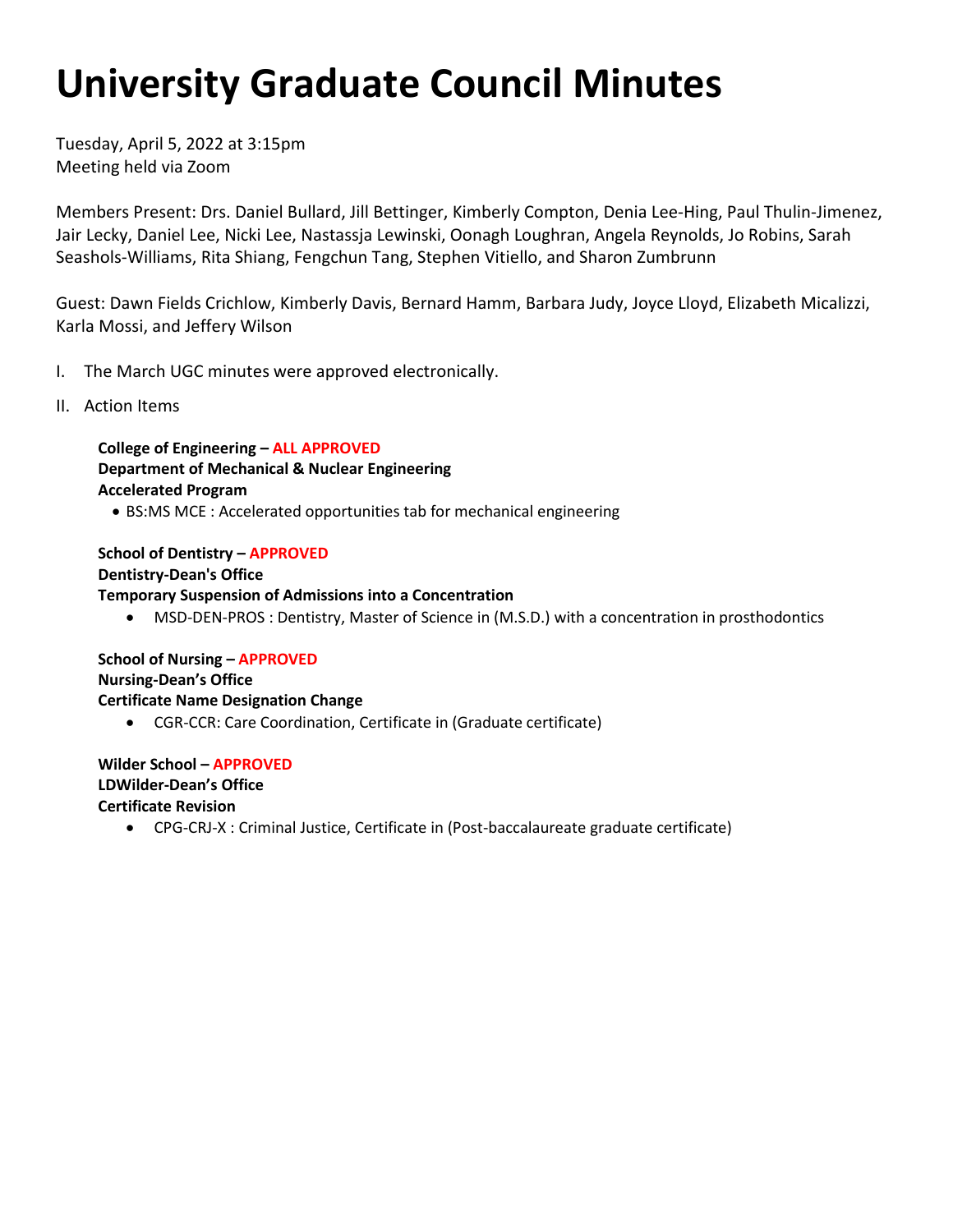## III. Committee Reports

- A. Committee on Admissions and Academic Standards No report.
- B. Committee on Internal Review No report.
- C. Committee on Policies and Procedures No report.
- **College of Engineering ALL APPROVED Accelerated Program** D. Committee on Program and Courses **Department of Mechanical & Nuclear Engineering** 
	- BS:MS MCE : Accelerated opportunities tab for mechanical engineering

 **School of Business – ALL APPROVED Business-Dean's Office New Courses** 

- BRND 591 : Topics in Branding
- BRND 691 : Topics in Branding

#### **Course Revisions**

- BRND 622 : Visual Storytelling
- BRND 627 : Visual Storytelling and Design for Strategists

## **School of Dentistry – APPROVED**

#### **Dentistry-Dean's Office**

#### **Temporary Suspension of Admissions into a Concentration**

• MSD-DEN-PROS : Dentistry, Master of Science in (M.S.D.) with a concentration in prosthodontics

#### **School of Nursing – APPROVED**

#### **Nursing-Dean's Office**

#### **Certificate Name Designation Change**

• CGR-CCR: Care Coordination, Certificate in (Graduate certificate)

# **School of Pharmacy – APPROVED Pharmacy-Dean's Office**

**New Course** 

• PSCI 701 : Post-candidacy Doctoral Research

# **Wilder School – APPROVED**

## **LDWilder-Dean's Office**

**Certificate Revision** 

• CPG-CRJ-X : Criminal Justice, Certificate in (Post-baccalaureate graduate certificate)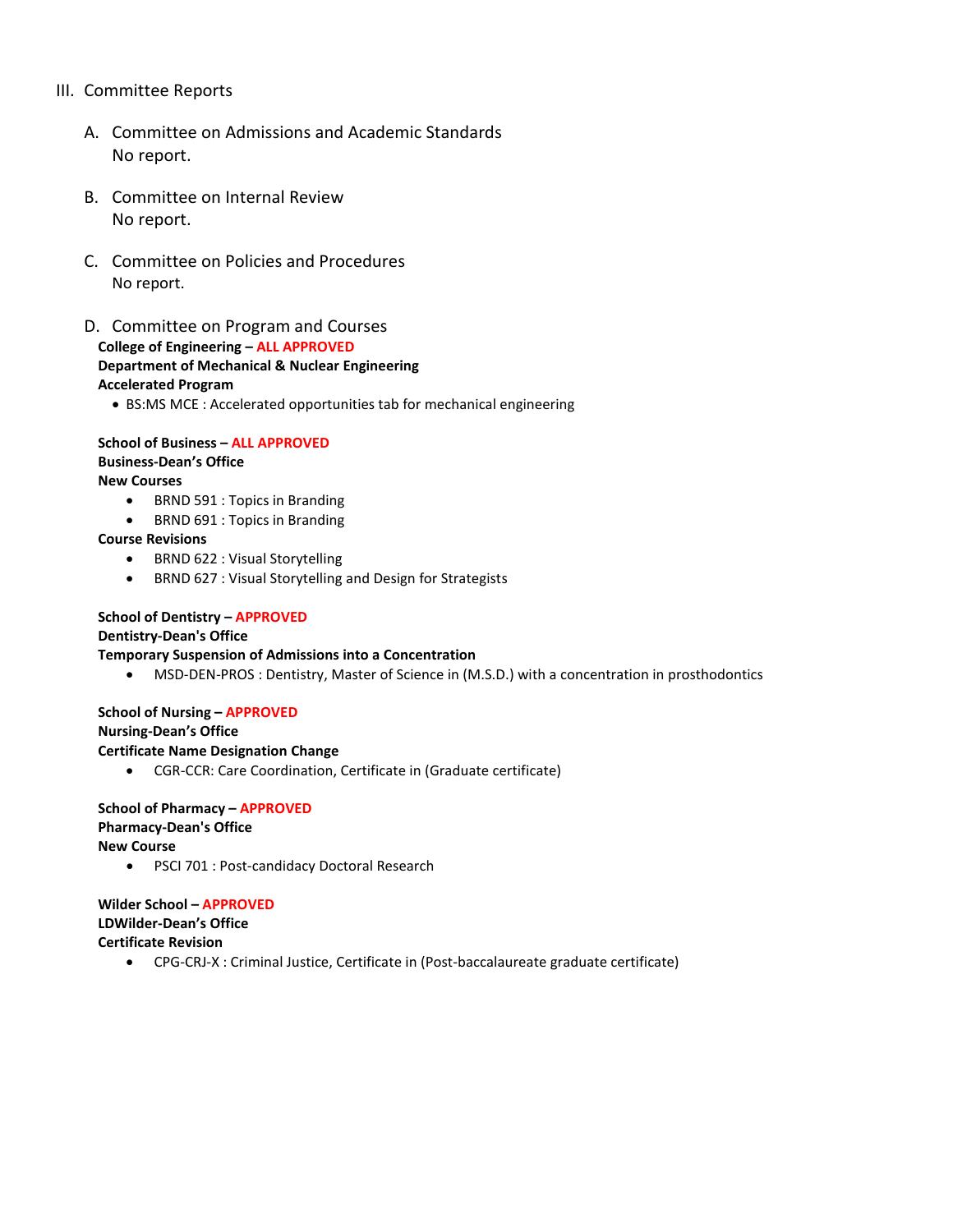- **College of Humanities and Sciences ALL APPROVED III. Minor Items for Approval by the Chair and Dean Department of Kinesiology & Health Sciences Course Revisions** 
	- HEMS 646 : Application of Motivational Interviewing in Group and Community Settings o Update to course modality
	- HEMS 647 : Concepts and Applications in Chronic Disease Self-management
		- o Update to course modality
	- HEMS 648 : Health Behavior Change Counseling Techniques for Clinical Interventions
		- o Update to course modality
	- HEMS 649 : Planning, Implementing and Evaluating Group/Community Health Behavior Change Interventions o Update to course modality

## **Department of Statistical Sciences & Operational Research**

## **Course Revision**

- STAT 650 : Design and Analysis of Response Surface Experiments
	- o Update to course modality

### **School of Business – APPROVED Business-Dean's Office Course Revision**

- ECON 610 : Managerial Economics
	- o Removing course prerequisites

# **School of Nursing – ALL APPROVED**

# **Nursing-Dean's Office**

## **Course Revisions**

- IPEC 510 : Interprofessional Communication and the Care Coordinator I
	- o Transferring Care Coordination Certificate courses from The Center for Interprofessional Education and Collaborative to the School of Nursing
- IPEC 511 : U.S. Health Care and Care Coordination
	- o Transferring Care Coordination Certificate courses from The Center for Interprofessional Education and Collaborative to the School of Nursing
- IPEC 512 : Health Care Payment Models and Care Coordination
	- o Transferring Care Coordination Certificate courses from The Center for Interprofessional Education and Collaborative to the School of Nursing
- IPEC 513 : Ethical and Legal Considerations in Care Coordination
	- o Transferring Care Coordination Certificate courses from The Center for Interprofessional Education and Collaborative to the School of Nursing
- IPEC 514 : Hospital-based Care Coordination
	- o Transferring Care Coordination Certificate courses from The Center for Interprofessional Education and Collaborative to the School of Nursing
- IPEC 515 : Interprofessional Communication and the Care Coordinator II
	- o Transferring Care Coordination Certificate courses from The Center for Interprofessional Education and Collaborative to the School of Nursing
- IPEC 516 : Community-based Care Coordination
	- o Transferring Care Coordination Certificate courses from The Center for Interprofessional Education and Collaborative to the School of Nursing

 **School of Pharmacy – APPROVED Pharmacy-Dean's Office Course Deletion** 

• PCEU 501 : Pharmaceutical Calculations